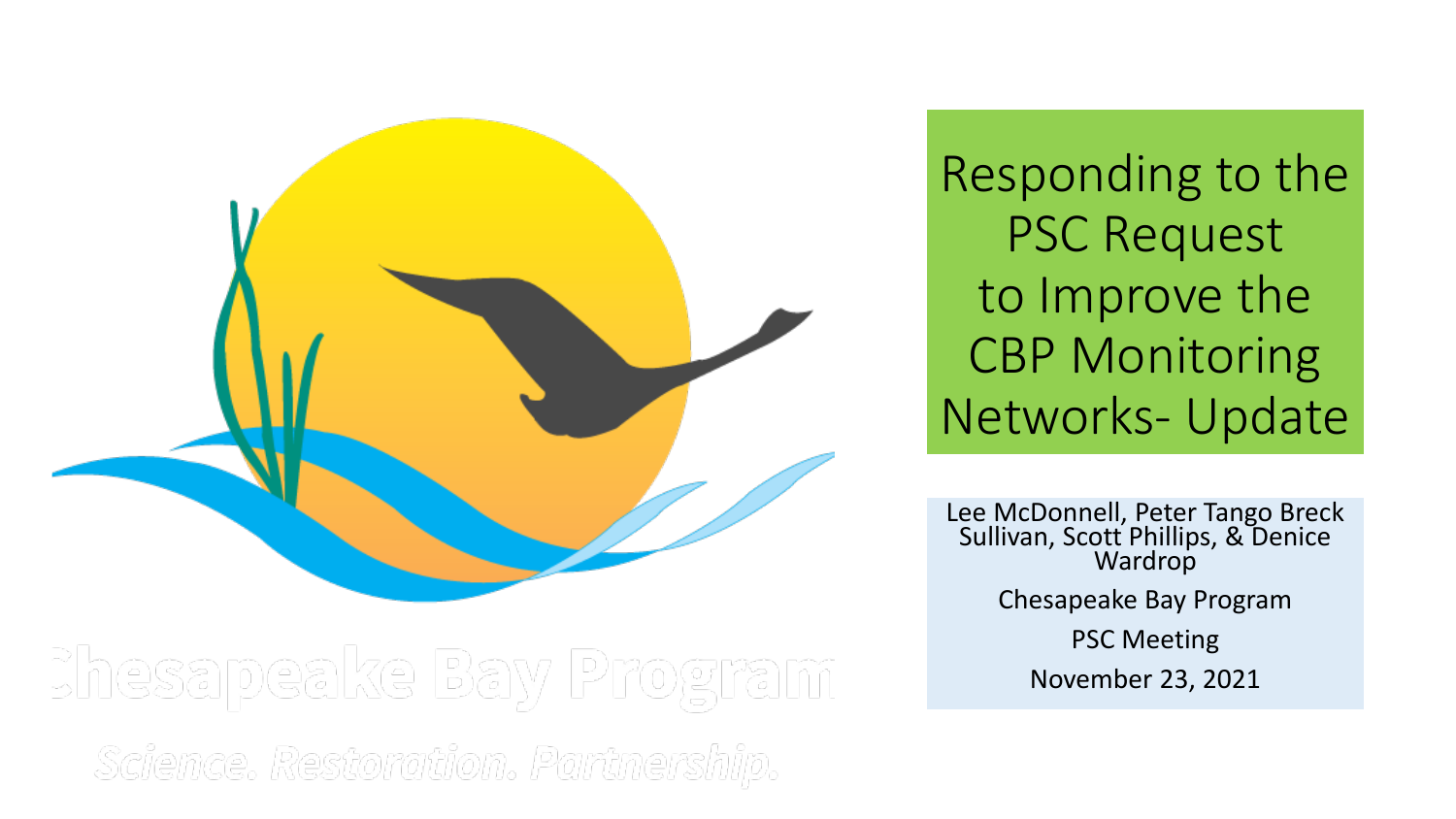### Feedback Needed from the PSC in November

• Scope of the report that will be delivered?

- Outline for today:
	- Introduction
	- Key issues for recommendations
	- Scope and structure of our report
	- PSC Feedback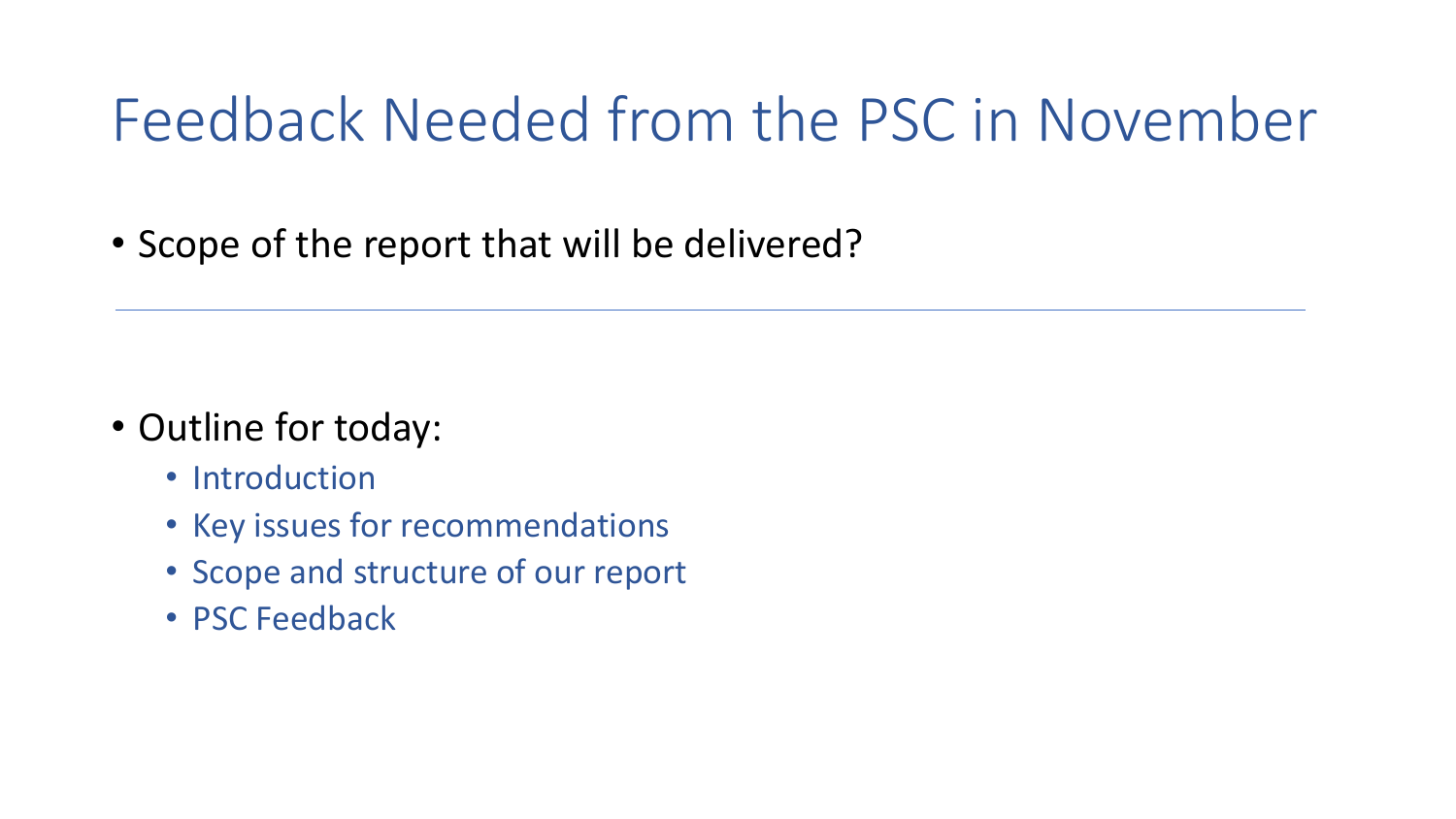### REMINDER: Where we started

- Lee McDonnell provided monitoring presentation on March 2, 2021
- Help the PSC better understand CBP budget and funding for monitoring
- CBP networks:
	- Tidal water quality
	- Nontidal nutrients and sediment
	- SAV
	- Tidal benthic organisms
	- Community Science
	- \*Land change monitoring
- Current Funding:
	- CBP \$5M and partners >\$7M
	- (not including land change monitoring)

### CBP Partnership Monitoring Networks: Annual Monitoring





Community Science Land Change Assessment

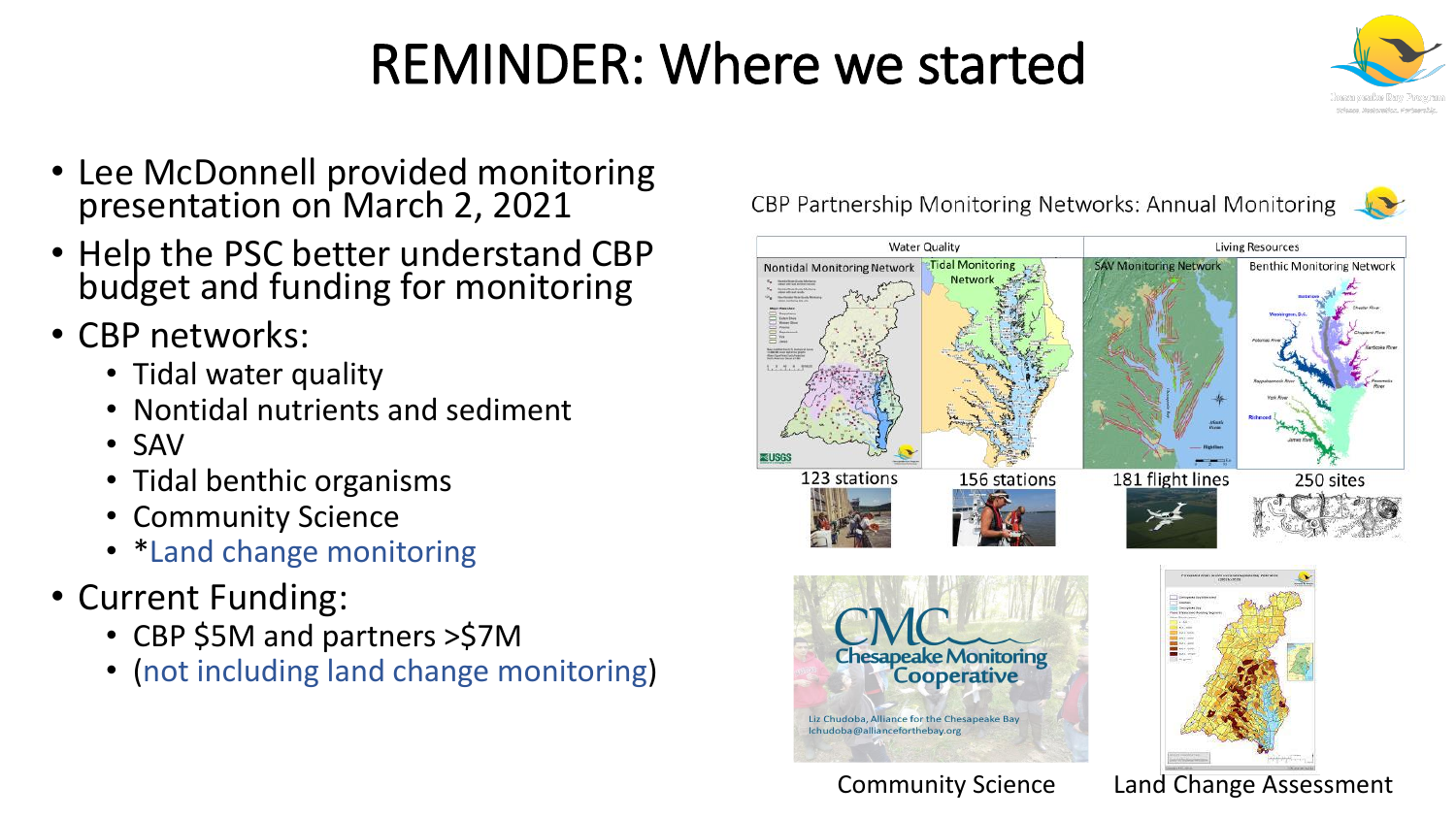## Recommendations developing around support addressing three key issues



- Unassessed water quality criteria and standards
	- Criteria were published by EPA in 2003, adopted by the tidal bay partners into regulatory water quality standards. All segments lack data; no bay segment has been fully assessed
- Explaining change in response to management actions
	- Assessing return on investment and informing pace of change in watershed health, bay health and living resources
- Accountability to the 2014 Watershed Agreement 10 goals, 31 outcomes
	- Monitoring needs extend across outcomes to support assessment of our progress toward diverse goals

#### **WOS Criteria**

| Criteria                | <b>Designated Use</b>                         | Threshold                      | Applicable<br>Segments |
|-------------------------|-----------------------------------------------|--------------------------------|------------------------|
| <b>Dissolved Oxygen</b> | Migratory Fish<br>Spawning & Nursery<br>(MSN) | 30-day mean, February-May      | 73                     |
|                         | Open Water (OW)                               | 30-day mean, June-September    | 92                     |
|                         | Deep Water (DW)                               | 30-day mean, June-September    | 18                     |
|                         | Deep Channel (DC)                             | Instantaneous, June-September  | 10                     |
| Chlorophyll-a           | Open Water (OW)                               | Chlorophyll-a concentrations   | 7                      |
| SAV and/or Water        | Shallow Water (SW)                            | Segment-specific water clarity | 79                     |
| Clarity                 |                                               | and bay grass acreage goals    |                        |

Note: The indicator uses a subset of the complete accounting for the water quality criteria to ESTIMATE the attainment of water quality standards

#### **Effect of Nitrogen Input**

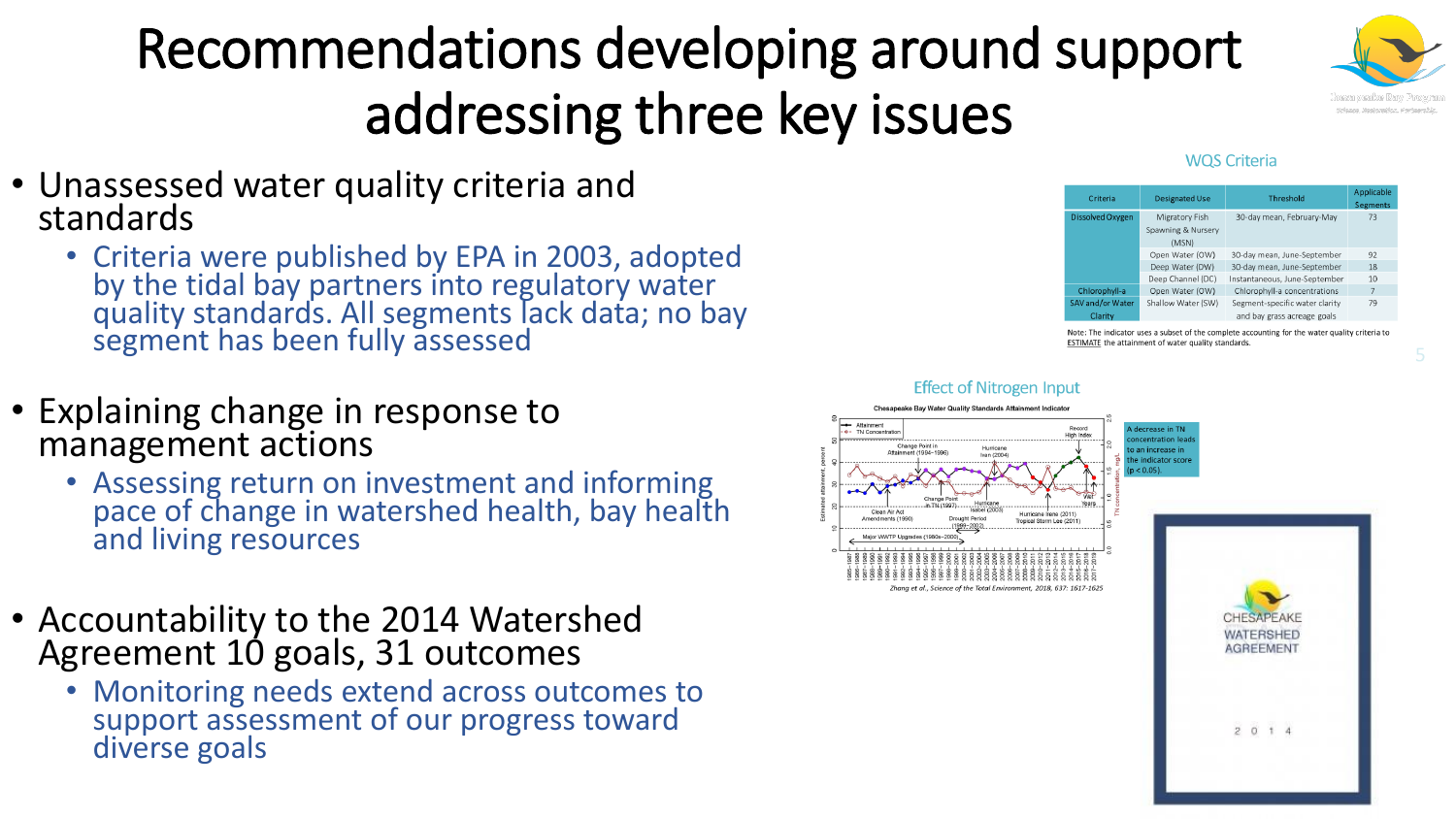## Issue: Unassessed Water Quality Standards

- Data collection networks:
	- Tidal Water Quality
	- Submerged Aquatic Vegetation
	- Benthic Macroinvertebrates
	- Community Science

CBP Partnership Monitoring Networks: Annual Monitoring

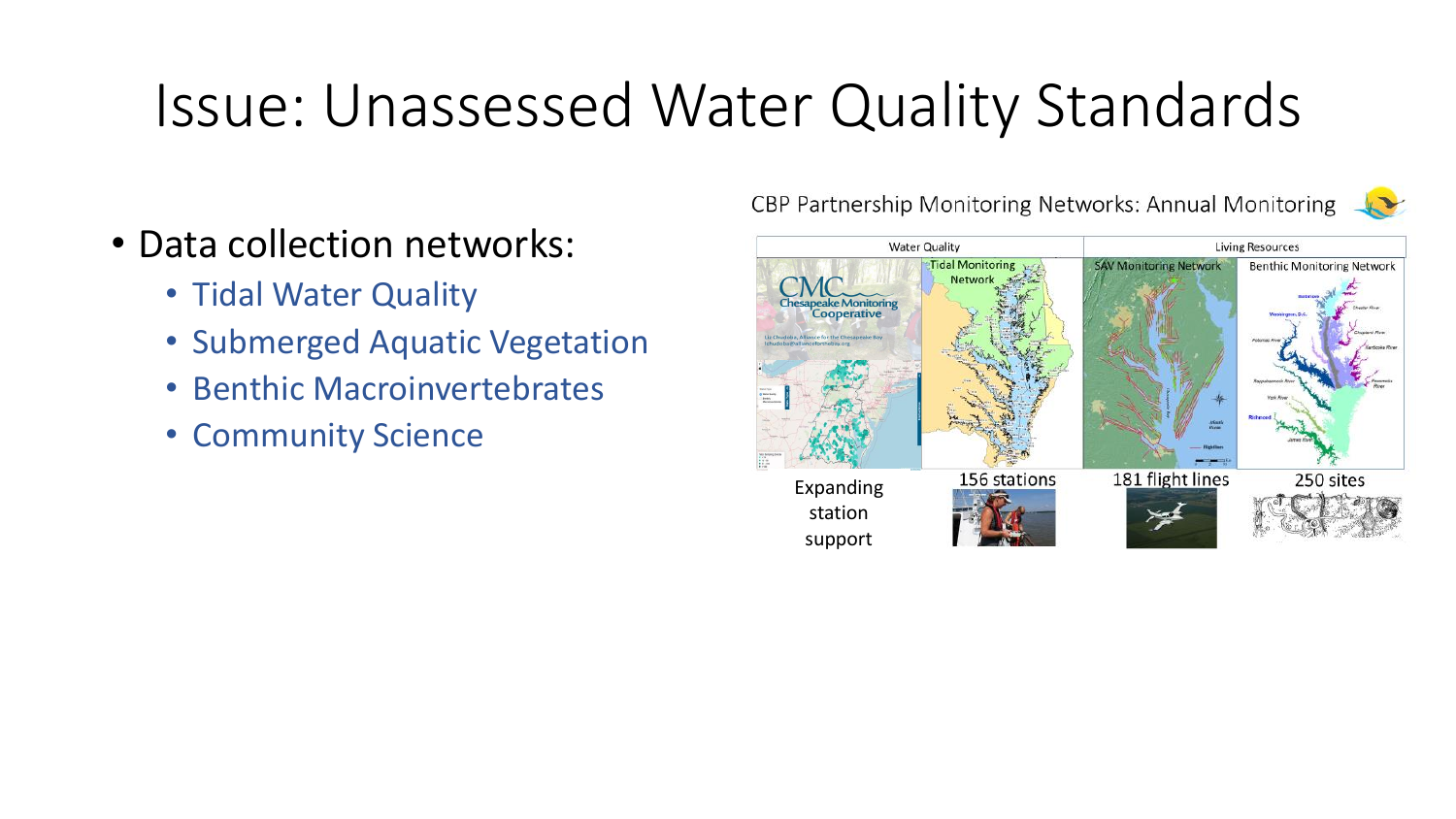# Issue: Explaining change in response to management actions

- Data collection networks:
	- Tidal Water Quality
	- Submerged Aquatic Vegetation
	- Benthic Macroinvertebrates
	- Community Science
	- Nontidal Water Quality
	- Land Change Assessment

CBP Partnership Monitoring Networks: Annual Monitoring



Community Science Land Change Assessment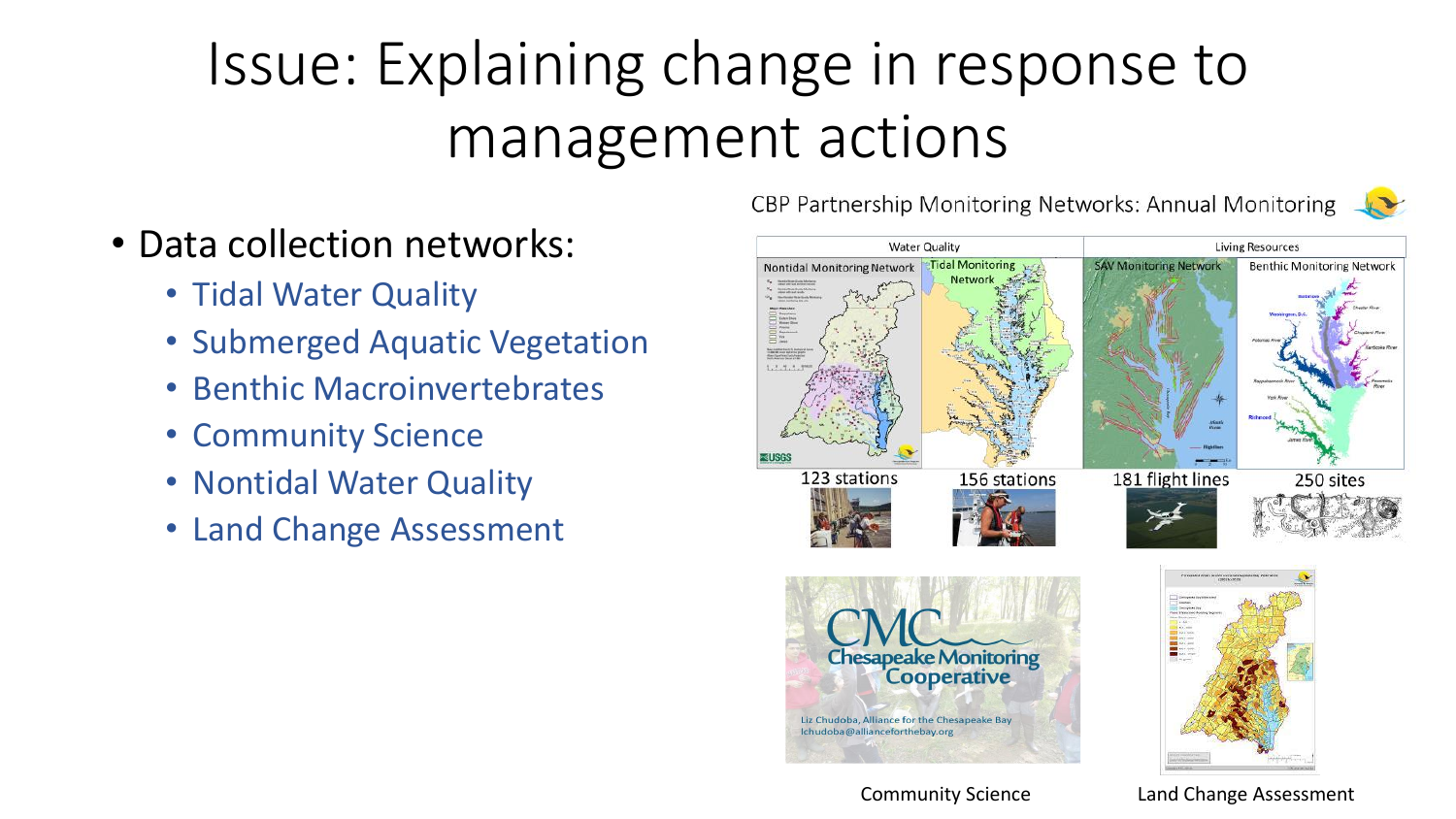# Issue: Accountability for 10 goals, 31 outcomes of the 2014 Watershed Agreement

Data collection networks touch all of our goal management areas:

- Engaged Communities
	- Stewardship Goal
	- Public Access Goal
	- Environmental Literacy Goal
- Abundant Life
	- Sustainable Fisheries
	- Vital Habitats



- Conserved Lands
	- Land Conservation Goal
- Climate Change
	- Climate Resiliency Goal
- Clean Water
	- Water Quality Goal
	- Toxic Contaminant Goal
	- Healthy Watersheds Goal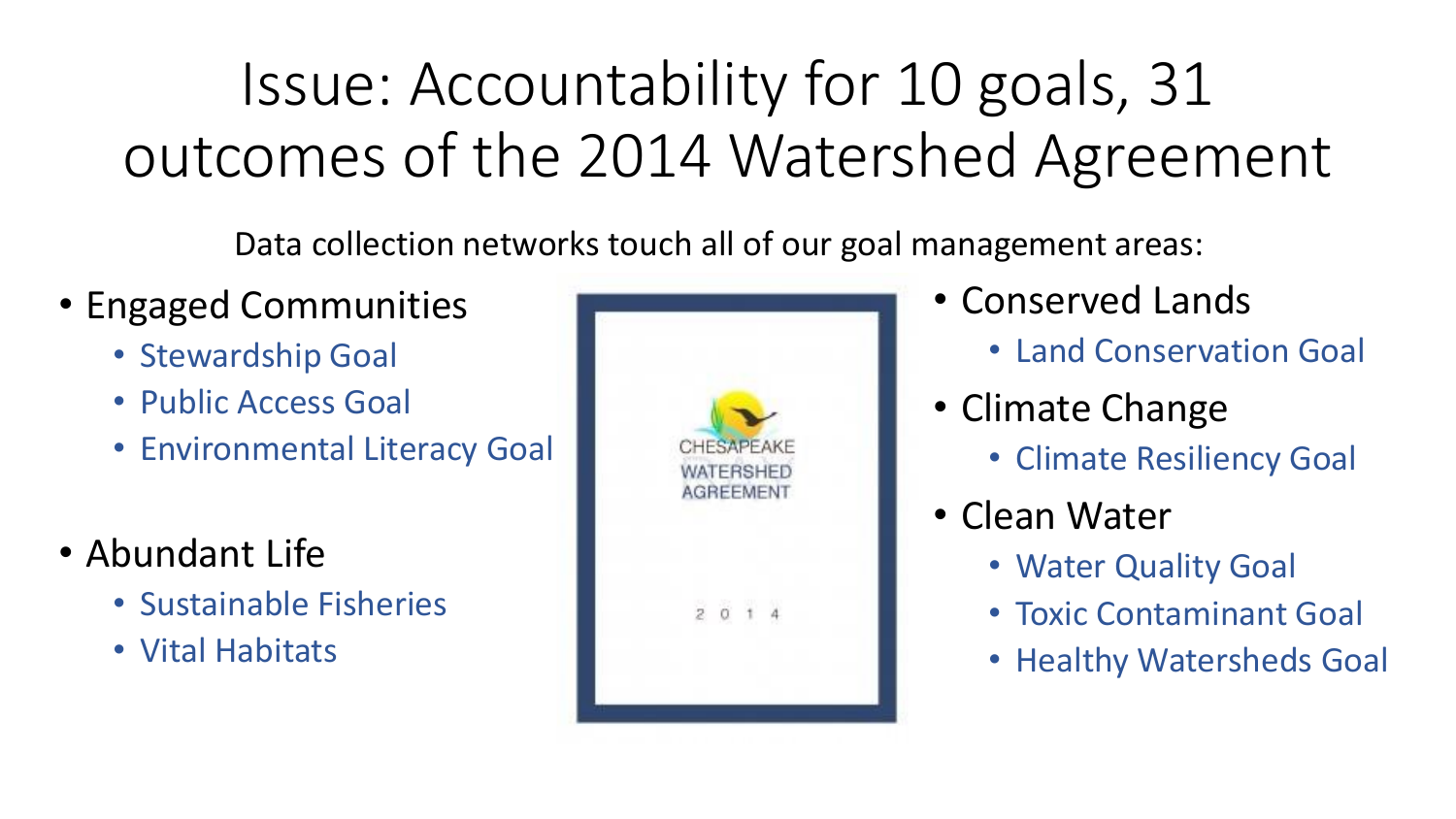## Feedback from PSC: Is the Tiered communication ok?

- **Section 1**: *Prospectus*
	- Issue importance
	- Recommendations on strategies and resources needed for data collections
- **Section 2**: *Network portfolios and Unmet Needs* 
	- Detail supporting resource need
- **Section 3**: *Foundational Assessment*
	- (9 questions answered)